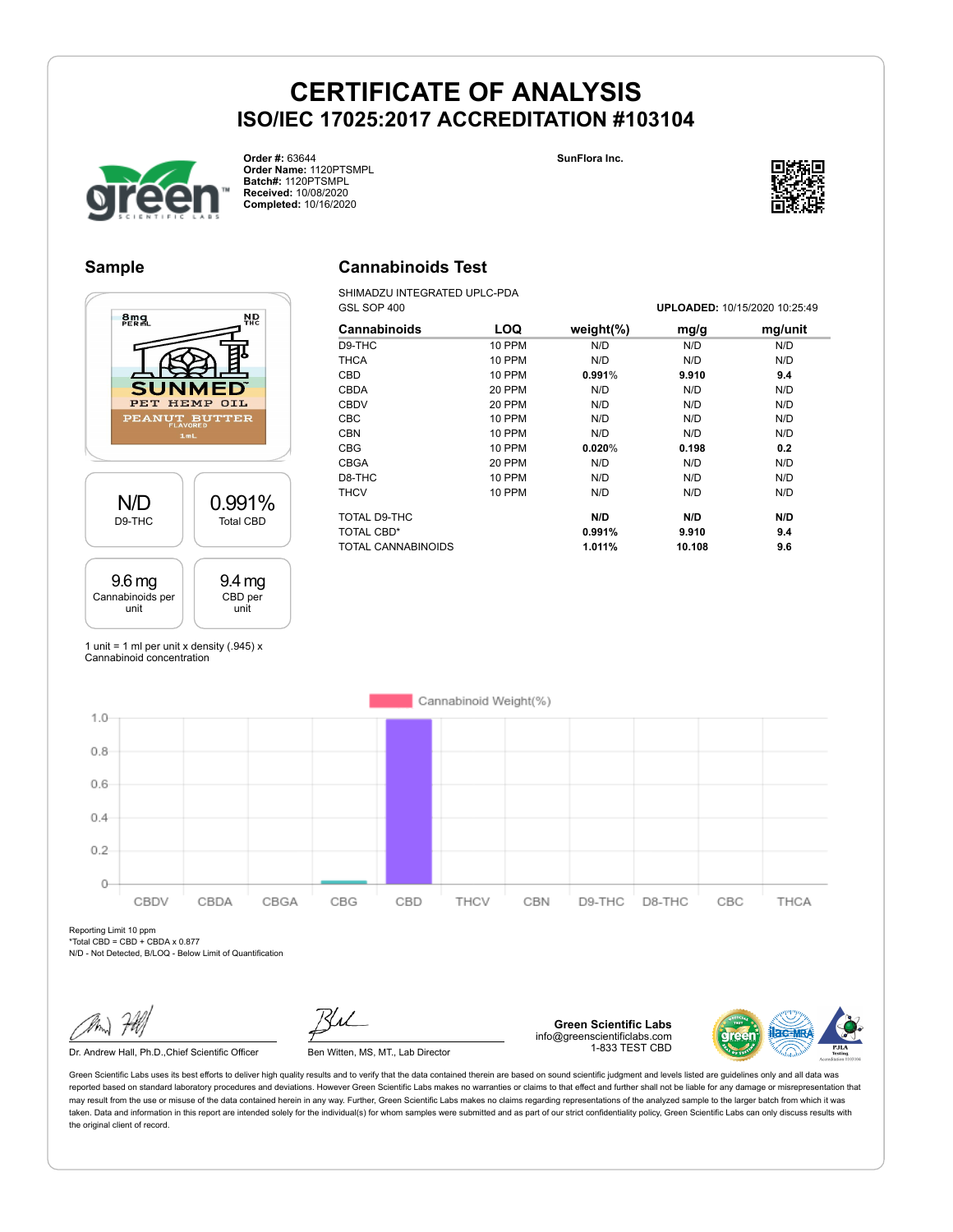

**Order #:** 63644 **Order Name:** 1120PTSMPL **Batch#:** 1120PTSMPL **Received:** 10/08/2020 **Completed:** 10/16/2020

**SunFlora Inc.**



**TERPENES: TOTAL (0.000%)**

Headspace GCMS - Shimadzu GCMS QP2020 with HS20

GSL SOP 404 **Prepared:** 10/13/2020 21:43:34 **Uploaded:** 10/14/2020 17:23:42

**Terpene Results (%) LOQ (%) LOD (%)**

**Terpenes Breakdown**

**Top Terpenes Results:**



#### **Tested for but not present:**

ALPHA-PINENE, CAMPHENE, BETA-MYRCENE, BETA-PINENE, 3-CARENE, ALPHA-TERPINENE, TRANS-BETA-OCIMENE, LIMONENE, P-CYMENE, CIS-BETA-OCIMENE, EUCALYPTOL, GAMMA.- TERPINENE, TERPINOLENE, LINALOOL, ISOPULEGOL, GERANIOL, CARYOPHYLLENE, HUMULENE, CIS-NEROLIDOL, TRANS-NEROLIDOL, GUAIOL, CARYOPHYLLENE OXIDE, ALPHA-BISABOLOL

Dr. Andrew Hall, Ph.D.,Chief Scientific Officer Ben Witten, MS, MT., Lab Director

**Green Scientific Labs** info@greenscientificlabs.com 1-833 TEST CBD

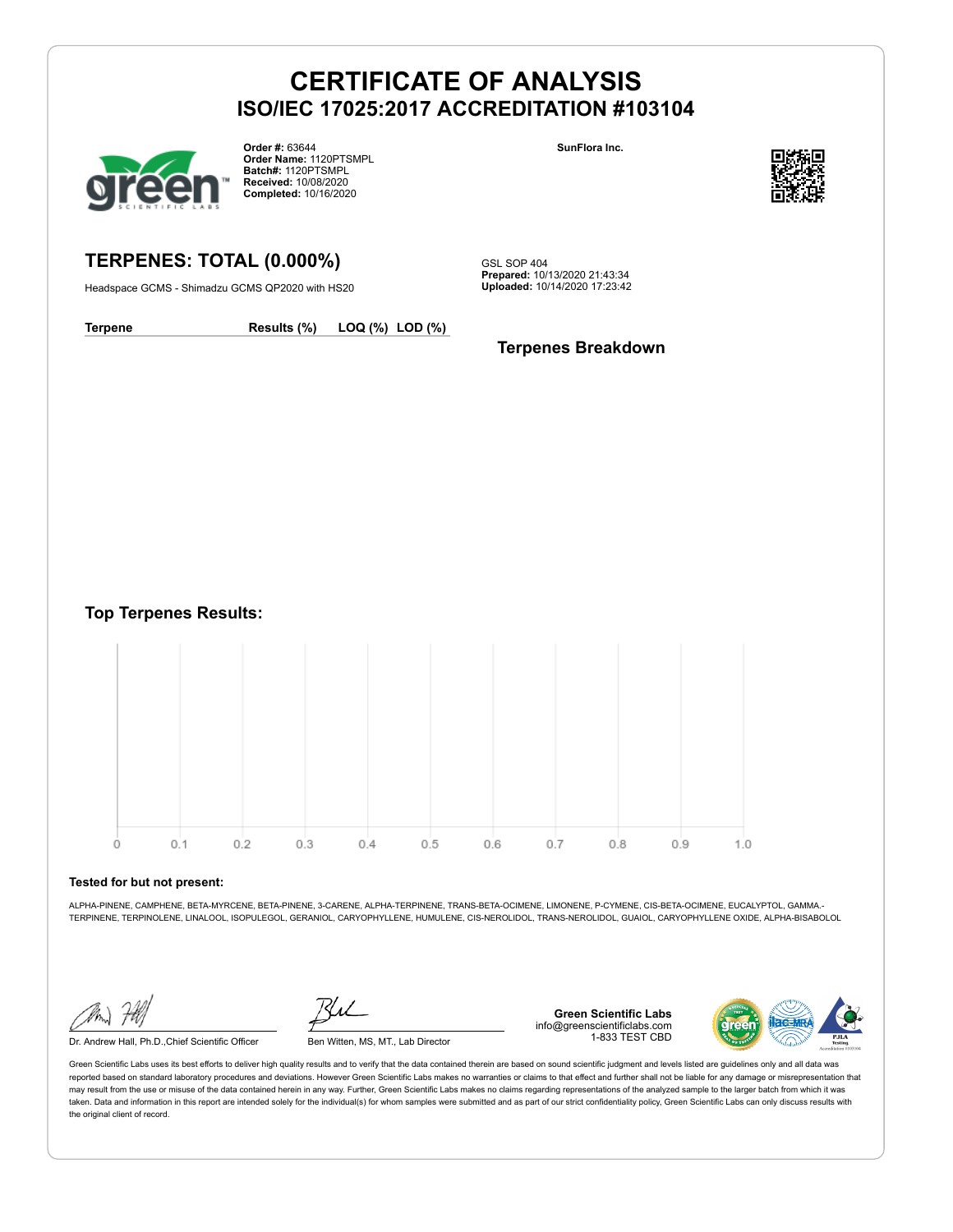**Order #:** 63644 **Order Name:** 1120PTSMPL **Batch#:** 1120PTSMPL **Received:** 10/08/2020 **Completed:** 10/16/2020

**LOQ**

**LOD**

**SunFlora Inc.**

**Pesticide Action Level**



## **PESTICIDE ANALYSIS:**

GSL SOP 401 **PREPARED:** 10/13/2020 21:10:06 **UPLOADED:** 10/15/2020 12:34:41

GCMS-MS - Shimadzu GCMS-TQ8040

| Pesticide           | <b>Action Level</b><br>(ppm) | Results<br>(ppm) | LOQ<br>(ppm) | LOD<br>(ppm) |
|---------------------|------------------------------|------------------|--------------|--------------|
| CAPTAN              | 3.000                        | N/D              | 0.003        | 0.001        |
| CHLORDANE           | 0.100                        | N/D              | 0.003        | 0.001        |
| <b>CHLORFENAPYR</b> | 0.100                        | N/D              | 0.003        | 0.001        |
| <b>COUMAPHOS</b>    | 0.100                        | N/D              | 0.003        | 0.001        |

| Pesticide               | <b>Action Level Results LOQ LOD</b> |                   |       |       |
|-------------------------|-------------------------------------|-------------------|-------|-------|
|                         | (ppm)                               | (ppm) (ppm) (ppm) |       |       |
| <b>CYFLUTHRIN</b>       | 1.000                               | N/D               | 0.003 | 0.001 |
| <b>CYPERMETHRIN</b>     | 1.000                               | N/D               | 0.003 | 0.001 |
| PENTACHLORONITROBENZENE | 0.200                               | N/D               | 0.003 | 0.001 |

**Results (ppm)**

**LOQ**

**LOD**

**(ppm)**

| Pesticide | <b>Action Level Results</b> |       |  |
|-----------|-----------------------------|-------|--|
|           | (ppm)                       | (ppm) |  |

LCMS-MS - Shimadzu LCMS-8060

| ๛๛๛๛                 | (ppm) | (ppm) | (ppm) | (ppm) |
|----------------------|-------|-------|-------|-------|
| <b>ABAMECTIN B1A</b> | 0.300 | N/D   | 0.005 | 0.001 |
| <b>ACEPHATE</b>      | 3.000 | N/D   | 0.001 | 0.001 |
| <b>ACEQUINOCYL</b>   | 2.000 | N/D   | 0.001 | 0.001 |
| <b>ACETAMIPRID</b>   | 3.000 | N/D   | 0.005 | 0.001 |
| <b>ALDICARB</b>      | 0.100 | N/D   | 0.005 | 0.001 |
| <b>AZOXYSTROBIN</b>  | 3.000 | N/D   | 0.001 | 0.001 |
| <b>BIFENAZATE</b>    | 3.000 | N/D   | 0.005 | 0.001 |
| <b>BIFENTHRIN</b>    | 0.500 | N/D   | 0.005 | 0.001 |
| <b>BOSCALID</b>      | 3.000 | N/D   | 0.005 | 0.001 |
| <b>CARBARYL</b>      | 0.500 | N/D   | 0.003 | 0.001 |
| CARBOFURAN           | 0.100 | N/D   | 0.001 | 0.001 |
| CHLORANTRANILIPROLE  | 3.000 | N/D   | 0.005 | 0.005 |
| CHLORMEQUAT          | 3.000 | N/D   | 0.025 | 0.025 |
| <b>CHLORIDE</b>      |       |       |       |       |
| <b>CHLORPYRIFOS</b>  | 0.100 | N/D   | 0.001 | 0.001 |
| <b>CLOFENTEZINE</b>  | 0.500 | N/D   | 0.001 | 0.001 |
| <b>DAMINOZIDE</b>    | 0.100 | N/D   | 0.005 | 0.001 |
| <b>DIAZINON</b>      | 0.200 | N/D   | 0.001 | 0.001 |
| <b>DICHLORVOS</b>    | 0.100 | N/D   | 0.005 | 0.001 |
| <b>DIMETHOATE</b>    | 0.100 | N/D   | 0.001 | 0.001 |
| <b>DIMETHOMORPH</b>  | 3.000 | N/D   | 0.005 | 0.001 |
| <b>ETHOPROPHOS</b>   | 0.100 | N/D   | 0.001 | 0.001 |
| <b>ETOFENPROX</b>    | 0.100 | N/D   | 0.001 | 0.001 |
| <b>ETOXAZOLE</b>     | 1.500 | N/D   | 0.010 | 0.005 |
| <b>FENHEXAMID</b>    | 3.000 | N/D   | 0.005 | 0.001 |
| <b>FENOXYCARB</b>    | 0.100 | N/D   | 0.005 | 0.001 |
| <b>FENPYROXIMATE</b> | 2.000 | N/D   | 0.001 | 0.001 |
| <b>FIPRONIL</b>      | 0.100 | N/D   | 0.003 | 0.001 |
| <b>FLONICAMID</b>    | 2.000 | N/D   | 0.025 | 0.010 |
| <b>FLUDIOXONIL</b>   | 3.000 | N/D   | 0.003 | 0.001 |
| <b>HEXYTHIAZOX</b>   | 2.000 | N/D   | 0.005 | 0.001 |

| ı vəuviuv              | (ppm) | (ppm) | (ppm) | (ppm) |
|------------------------|-------|-------|-------|-------|
| <b>IMAZALIL</b>        | 0.100 | N/D   | 0.005 | 0.001 |
| <b>IMIDACLOPRID</b>    | 3.000 | N/D   | 0.005 | 0.001 |
| <b>KRESOXIM-METHYL</b> | 1.000 | N/D   | 0.010 | 0.005 |
| <b>MALATHION</b>       | 2.000 | N/D   | 0.005 | 0.001 |
| METALAXYL              | 3.000 | N/D   | 0.001 | 0.001 |
| <b>METHIOCARB</b>      | 0.100 | N/D   | 0.005 | 0.001 |
| <b>METHOMYL</b>        | 0.100 | N/D   | 0.001 | 0.001 |
| <b>MEVINPHOS</b>       | 0.100 | N/D   | 0.001 | 0.001 |
| <b>MYCLOBUTANIL</b>    | 3.000 | N/D   | 0.005 | 0.001 |
| <b>NALED</b>           | 0.500 | N/D   | 0.005 | 0.001 |
| OXAMYL                 | 0.500 | N/D   | 0.001 | 0.001 |
| <b>PACLOBUTRAZOL</b>   | 0.100 | N/D   | 0.005 | 0.001 |
| <b>PERMETHRINS</b>     | 1.000 | N/D   | 0.005 | 0.001 |
| <b>PHOSMET</b>         | 0.200 | N/D   | 0.005 | 0.001 |
| PIPERONYL              |       |       |       |       |
| <b>BUTOXIDE</b>        | 3.000 | N/D   | 0.001 | 0.001 |
| <b>PRALLETHRIN</b>     | 0.400 | N/D   | 0.005 | 0.005 |
| <b>PROPICONAZOLE</b>   | 1.000 | N/D   | 0.010 | 0.005 |
| <b>PROPOXUR</b>        | 0.100 | N/D   | 0.001 | 0.001 |
| <b>PYRETHRINS</b>      |       |       |       |       |
| (PYRETHRIN I)          | 1.000 | N/D   | 0.005 | 0.005 |
| <b>PYRIDABEN</b>       | 3.000 | N/D   | 0.005 | 0.001 |
| <b>SPINETORAM</b>      | 3.000 | N/D   | 0.001 | 0.001 |
| SPINOSAD               | 3.000 | N/D   | 0.001 | 0.001 |
| <b>SPIROMESIFEN</b>    | 3.000 | N/D   | 0.005 | 0.001 |
| <b>SPIROTETRAMAT</b>   | 3.000 | N/D   | 0.001 | 0.001 |
| SPIROXAMINE            | 0.100 | N/D   | 0.001 | 0.001 |
| <b>TEBUCONAZOLE</b>    | 1.000 | N/D   | 0.005 | 0.001 |
| <b>THIACLOPRID</b>     | 0.100 | N/D   | 0.001 | 0.001 |
| <b>THIAMETHOXAM</b>    | 1.000 | N/D   | 0.001 | 0.001 |

TRIFLOXYSTROBIN 3.000 N/D 0.001 0.001

N/D = Not Detected, A/LOQ = Above LOQ Level, B/LOQ = Below LOQ Level, B/LOD = Below LOD Level

Dr. Andrew Hall, Ph.D., Chief Scientific Officer Ben Witten, MS, MT., Lab Director

**Green Scientific Labs** info@greenscientificlabs.com 1-833 TEST CBD

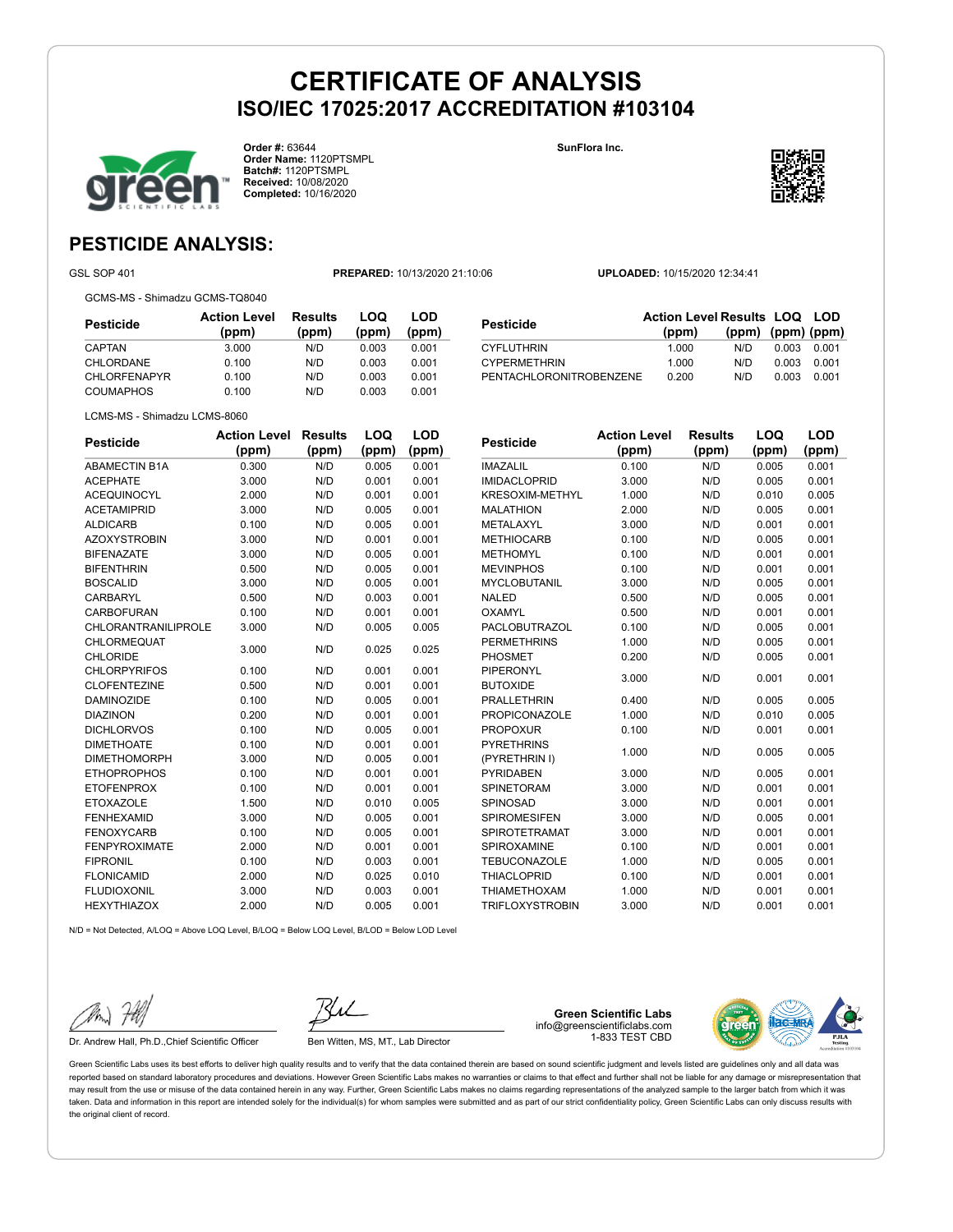

**Order #:** 63644 **Order Name:** 1120PTSMPL **Batch#:** 1120PTSMPL **Received:** 10/08/2020 **Completed:** 10/16/2020

**SunFlora Inc.**



## **RESIDUAL SOLVENTS:**

Headspace GCMS - Shimadzu GCMS QP2020 with HS20

GSL SOP 405 **Prepared:** 10/13/2020 21:40:06 **Uploaded:** 10/14/2020 13:24:58

| <b>Residual Solvent</b>  | <b>Action Level (ppm)</b> | Results (ppm) | LOQ (ppm) | LOD (ppm) |
|--------------------------|---------------------------|---------------|-----------|-----------|
| 1,1-DICHLOROETHENE       | 8                         | N/D           | 0.63      | 0.63      |
| 1,2- DICHLOROETHANE      | 2                         | N/D           | 0.12      | 0.02      |
| <b>ACETONE</b>           | 5,000                     | N/D           | 140       | 20        |
| <b>ACETONITRILE</b>      | 410                       | N/D           | 25        | 1         |
| <b>BENZENE</b>           |                           | N/D           |           | 0.5       |
| <b>BUTANE</b>            | 5,000                     | N/D           | 50        | 10        |
| <b>CHLOROFORM</b>        |                           | N/D           |           | 0.5       |
| CIS 1,2-DICHLOROETHENE   | 5                         | N/D           | 0.73      | 0.18      |
| <b>ETHANOL</b>           | 5,000                     | N/D           | 140       | 20        |
| ETHYL ACETATE            | 5,000                     | N/D           | 140       | 20        |
| <b>ETHYL ETHER</b>       | 5,000                     | N/D           | 140       | 20        |
| ETHYLENE OXIDE           |                           | N/D           | $\Omega$  | 0         |
| <b>ISOPROPYL ALCOHOL</b> | 5,000                     | N/D           | 140       | 20        |
| <b>METHANOL</b>          | 3,000                     | N/D           | 100       | 20        |
| METHYLENE CHLORIDE       | 125                       | N/D           | 0.15      | 0.15      |
| N-HEPTANE                | 5,000                     | N/D           | 140       | 20        |
| N-HEXANE                 | 290                       | N/D           | 18        | 10        |
| <b>PENTANE</b>           | 5,000                     | N/D           | 140       | 20        |
| <b>PROPANE</b>           | 5,000                     | N/D           | 20        |           |
| <b>TOLUENE</b>           | 890                       | N/D           | 53        |           |
| TRANS 1,2-DICHLOROETHENE | 5                         | N/D           | 0.73      | 0.18      |
| <b>TRICHLOROETHENE</b>   |                           | N/D           |           | 0.5       |
| <b>XYLENES</b>           | 150                       | N/D           | 130       | 20        |

Dr. Andrew Hall, Ph.D., Chief Scientific Officer Ben Witten, MS, MT., Lab Director

**Green Scientific Labs** info@greenscientificlabs.com 1-833 TEST CBD

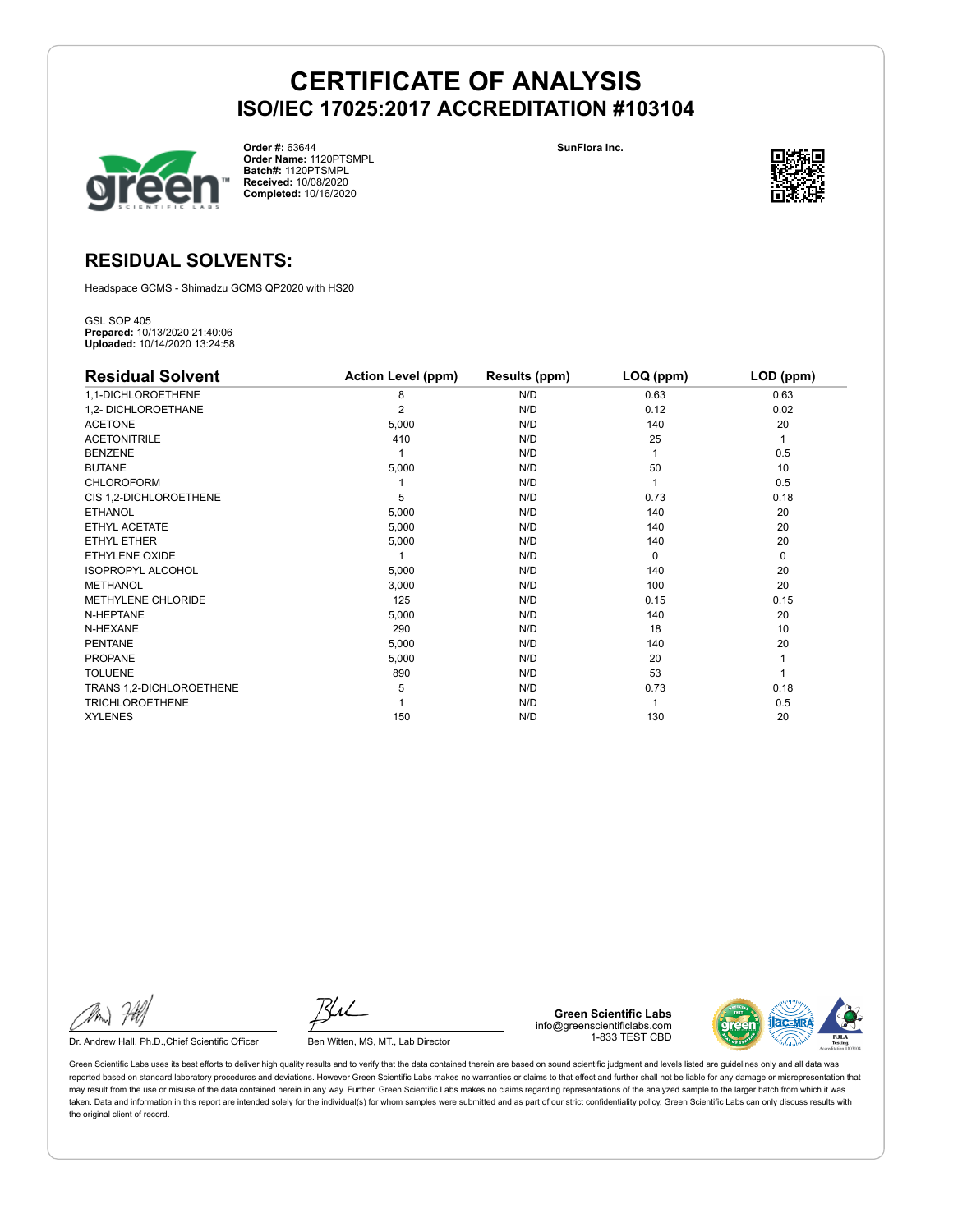

**Order #:** 63644 **Order Name:** 1120PTSMPL **Batch#:** 1120PTSMPL **Received:** 10/08/2020 **Completed:** 10/16/2020

**SunFlora Inc.**

**Microbial Analysis** GSL SOP 406 **Uploaded:** 10/14/2020 19:06:17



#### **Microbial Analysis:**

fa PCR - Agilent AriaMX

**MICROBIAL ANALYSIS:**

PCR - Agilent AriaMX

| <b>Test</b>          | <b>SOP</b> | <b>Test Method</b> | <b>Device Used</b> | <b>LOD</b>                          | <b>Allowable</b><br><b>Criteria</b> | <b>Actual Result Pass/Fail</b> |             |
|----------------------|------------|--------------------|--------------------|-------------------------------------|-------------------------------------|--------------------------------|-------------|
| TOTAL YEAST AND MOLD | 406.01     | USP 61/62+         | <b>ARIAMX PCR</b>  | CFU/G BY<br><b>SAMPLE</b><br>TYPE** | 1.000 CFU/G                         | NOT DETECTED                   | <b>PASS</b> |
| STEC E. COLI*        | 406.01     | USP 61/62+         | <b>ARIAMX PCR</b>  | 1 CFU/G**                           | DETECT/NOT<br>DETECTED              | NOT DETECTED                   | <b>PASS</b> |
| PATHOGENIC E. COLI   | 406.01     | USP 61/62+         | <b>ARIAMX PCR</b>  | 1 CFU/G**                           | DETECT/NOT<br><b>DETECTED</b>       | NOT DETECTED                   | <b>PASS</b> |
| SALMONELLA*          | 406.01     | USP 61/62+         | <b>ARIAMX PCR</b>  | 1 CFU/G**                           | DETECT/NOT<br><b>DETECTED</b>       | NOT DETECTED                   | <b>PASS</b> |

† USP 61 (enumeration of bacteria TAC, TYM, and ENT/Coliform), USP 62 (identifying specific species E.coli Aspergillus etc)

\* STEC and Salmonella run as Multiplex

\*\* CFU/g Calculation based on MIP/Extract matrix \*\*\* Flavus = 2 Copies of DNA / Fumigatis = 2 Copies of DNA Niger = 20 Copies of DNA / Terrus = 10 copies of DNA

Dr. Andrew Hall, Ph.D., Chief Scientific Officer Ben Witten, MS, MT., Lab Director

**Green Scientific Labs** info@greenscientificlabs.com 1-833 TEST CBD